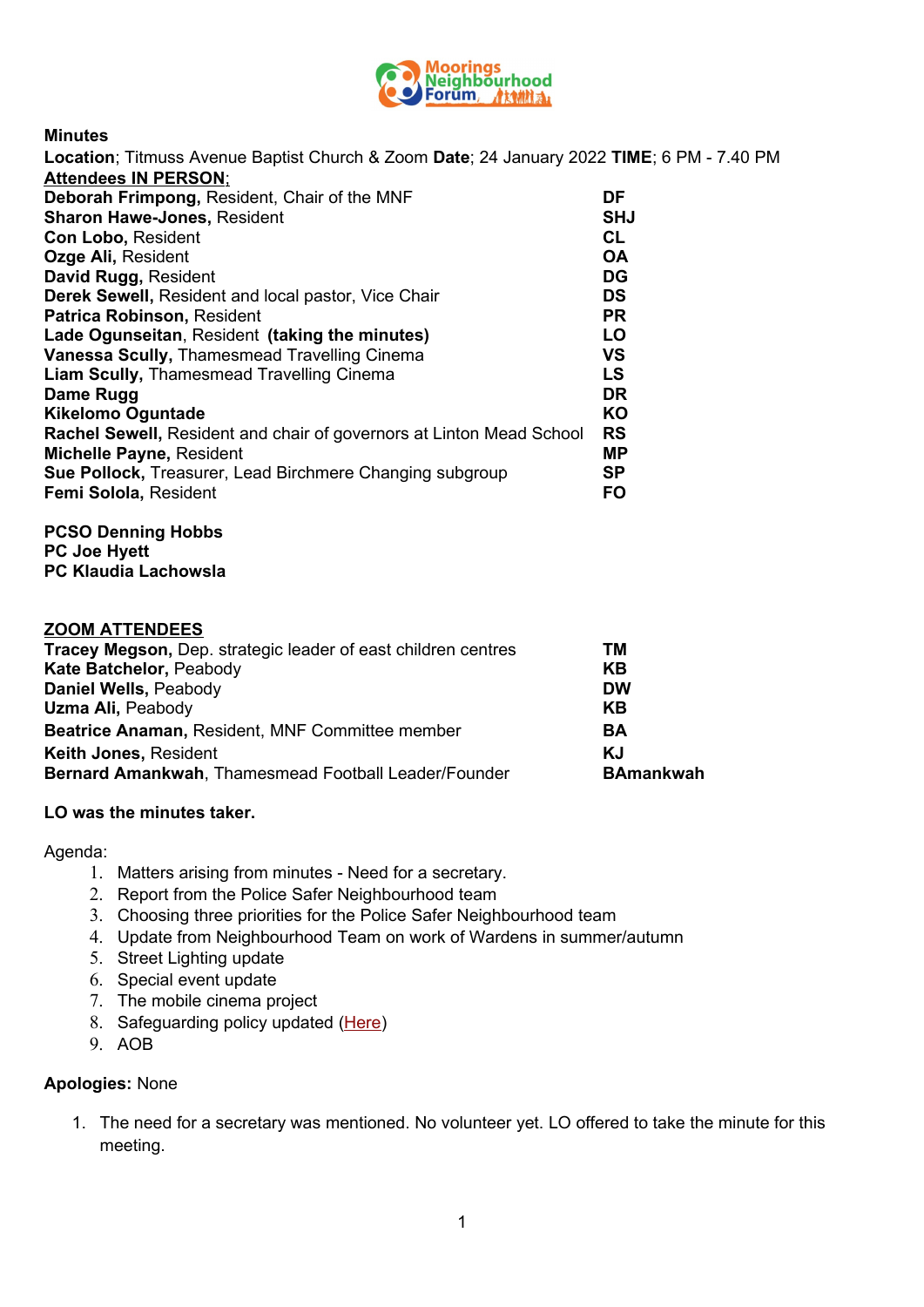# 2. **The Police Safer Neighbourhood team reported:**

Crimes week beginning Monday 17/01/22 mentioned:

- Arson and Criminal Damage, one incident occurred.
- No burglaries
- One drugs offence
- No possession of weapons
- One public order offence which occurred in Bentham Road near to the Hawksmoor youth club,
- Anti-Social Behaviour by youths
- Following recent thefts of motor vehicles 4 males were arrested
- 2 warrants applied for re: Fraud and Drugs
- Working with the Greenwich Borough ASB wardens, primarily targeting the parade of shops Arnott Close. SNT working with Peabody to collect evidence around ASBs
- CCTV at Gogi's working now
- Southmere lake /park recent information of swans being killed, and foxes being shot
- The incidents regarding the youths and wildlife were updated by PC's Joe Hyett and Klaudia Lachowska.
- Sexual offences against schoolgirls have been happening around the Erith and Thamesmead areas.
- Police Sergeant (PS) Maria sent his apologies, due to recovering from Covid19.
- Due to data protection, permission would be required to use emails etc.
- Any forum members wishing to take part in online surveys regarding the Thamesmead Moorings Police team, to forward contact details to the Thamesmead Moorings mailbox [thamesmeadmoorings.snt@met.police.uk](mailto:thamesmeadmoorings.snt@met.police.uk)
- An information sheet will be sent out pre next meeting on crimes which are applicable.
- Issues around Gogis- community resolution issues. ASB and Peabody working to look at the issues
- CCTV at Gogis as provided by Peabody is working now. Cameras being used to track and trace crime.

# 3. **Three priorities for the Police Safer Neighbourhood team**

These were the priorities agreed:

Burglary Motor Vehicle crime ASB and drugs

# 4. **Update from Peabody Neighbourhood Team on work of Wardens in summer/autumn**

- Andy reported about the ASB around the Moorings. Waste being left on the balconies was a general complaint. Blocks attended were Simon, Chadwick, Besant, Manning, Mill, and Cross Court. Leaflet were left in houses. Door knocking exercise with RBG environment team in attendance.
- Improvement with waste dumps. There were stats given by Andy. In all, there was report of over 50% improvement
- Additionally, every address was visited, each home was spoken to personally or they were left a leaflet. Leaflet left contain the details and how they could contact the local team to report issues.
- The report was that there improvement in waste clearing within the block. 8% People said there was no change. 34% said there was some change and 58% said there was marked improvement. 50% said that there have been a marked improvement.
- Residents were asked if the patrols and their activity was instrumental in this. 44% said yes. And 16% said there was no change and 40% said they didn't know one way or the other.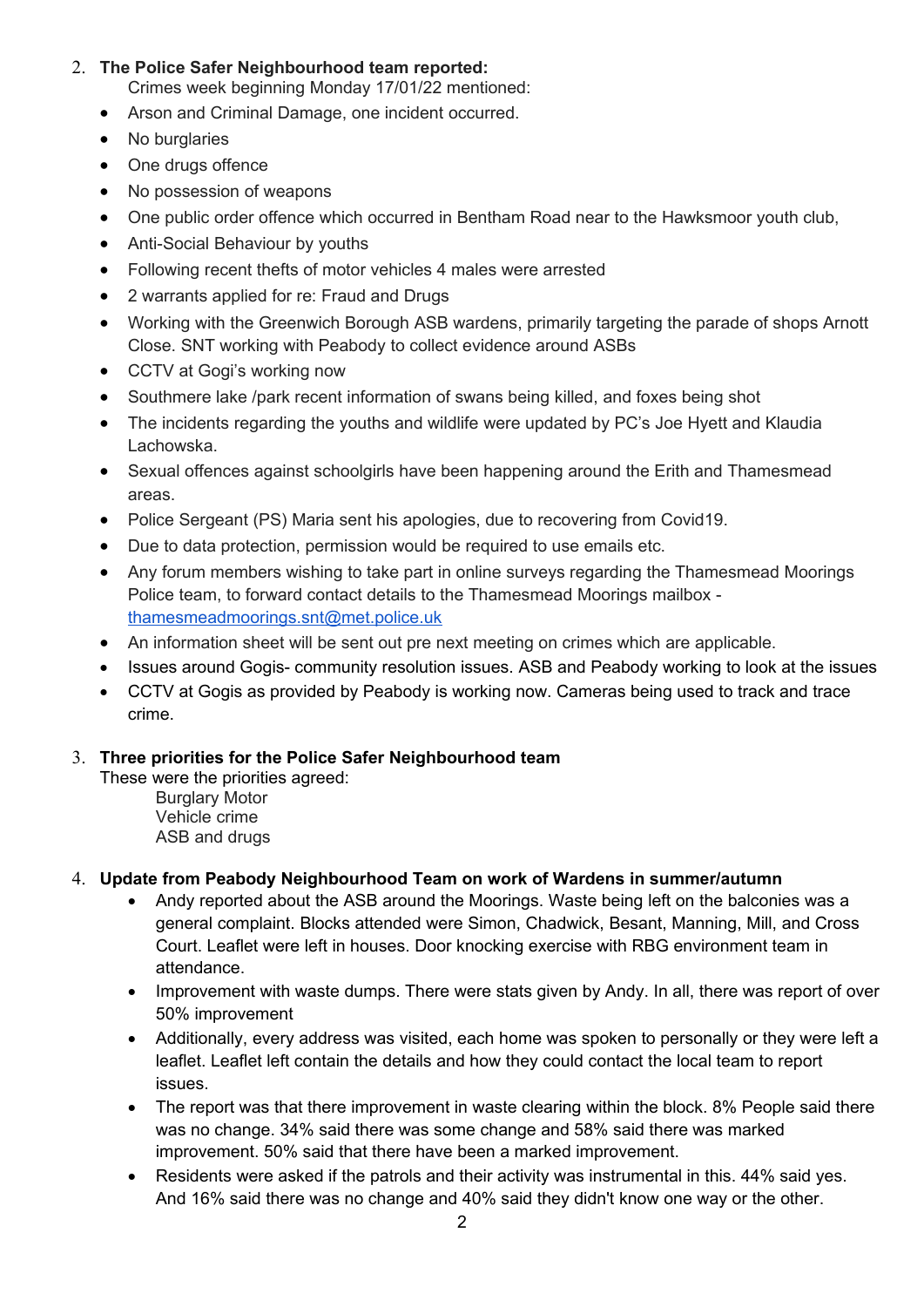**Safety in the area** - Resident were asked whether they feel safe or not. 14% said they did not feel safe. 24% said they felt somewhat safe. 62% said they did feel safe within Thamesmead.

# 5. **Street Lighting update**

- KB reported that there had been a walk around the Moorings looking at lighting with Derek, Keith, Kate the lighting teams from both Peabody and red edge (contractors).
- The outcome of the walkabout concerning the lighting held on Wednesday 1st December 5-6.30pm:
	- $\circ$  There is a mapping system of the streetlights
	- $\circ$  Issues around ownership of the streetlights and the land between RBG and Peabody.
	- $\circ$  Flooding of the underpass around Gogi's has been fixed. Drainage was flushed and CCTV inserted in drainage to see the cause
	- $\circ$  There has been criminal destruction of street lights, especially around some parks. This is done by the criminals to carry out illicit activities. Locks that were installed to close the parks have been broken. Residents encouraged to report broken locks.
	- o Plan is to have the walk round the Moorings again in 6 months
	- o KB assured us that she was championing our frustrations and DS thank her for her work.
	- o KJ and DS to report on possible routes for the walkabout.

# 6. **Special event update**

**Opening of Moorings Sociable Club** on the 12th of March. Time is 12 to 4 PM.

- Invites has not been sent out yet. Waiting for confirmation of the VIP guest, the Mayor.
- Finishing touches being put into the building in the last few weeks as they kind of get finished.
- Building should be handed over to Peabody on the 22nd of February.
- VIP tour of the building by members of the neighbourhood forum.
- The club will have a capacity of hosting 250 persons
- Building will be managed by Peabody Questions were asked if the building could be used to hold MNF meetings. There are no specific rooms for meetings. This can be explored depending on the timing of the meeting.
- Building will have free Wi-Fi, café, lockers, noticeboards
- Booking to use the building will be done online issues about difficulty with current booking system for use of community halls managed by Peabody. KB to investigate this.
- Members asked if this would create employment opportunities for locals. KB said 'absolutely'.
- Opening hours is possible to be from 9-5pm

# **Special event (Ozge)**.

- o A MNF Networking and award event
- o The event is going to be to two parts. Workshop and Awards
- $\circ$  The workshop is for engaging more volunteers and retain the existing members
- o Plans are to encourage networking in the local community and other stakeholders –

# **AWARDS**

 Give a meaningful award to Chair, Vice-Chair, Treasurer and the nominated residents/workers.

Besides Chair, Vice-Chair and Treasurer nominated Moorings residents/workers will receive an award. (Best Community Centre / Consisted open space volunteer / Health & Wellbeing provider / Best Street Cleaner, Responsible business etc.).

- Chair, Vice-chair and Treasurer and the chosen people/ organisations by the committee members will receive an award. (All attendees of Part I will receive a litter picker at the end of the event)
- Participants will be 20 at each workshop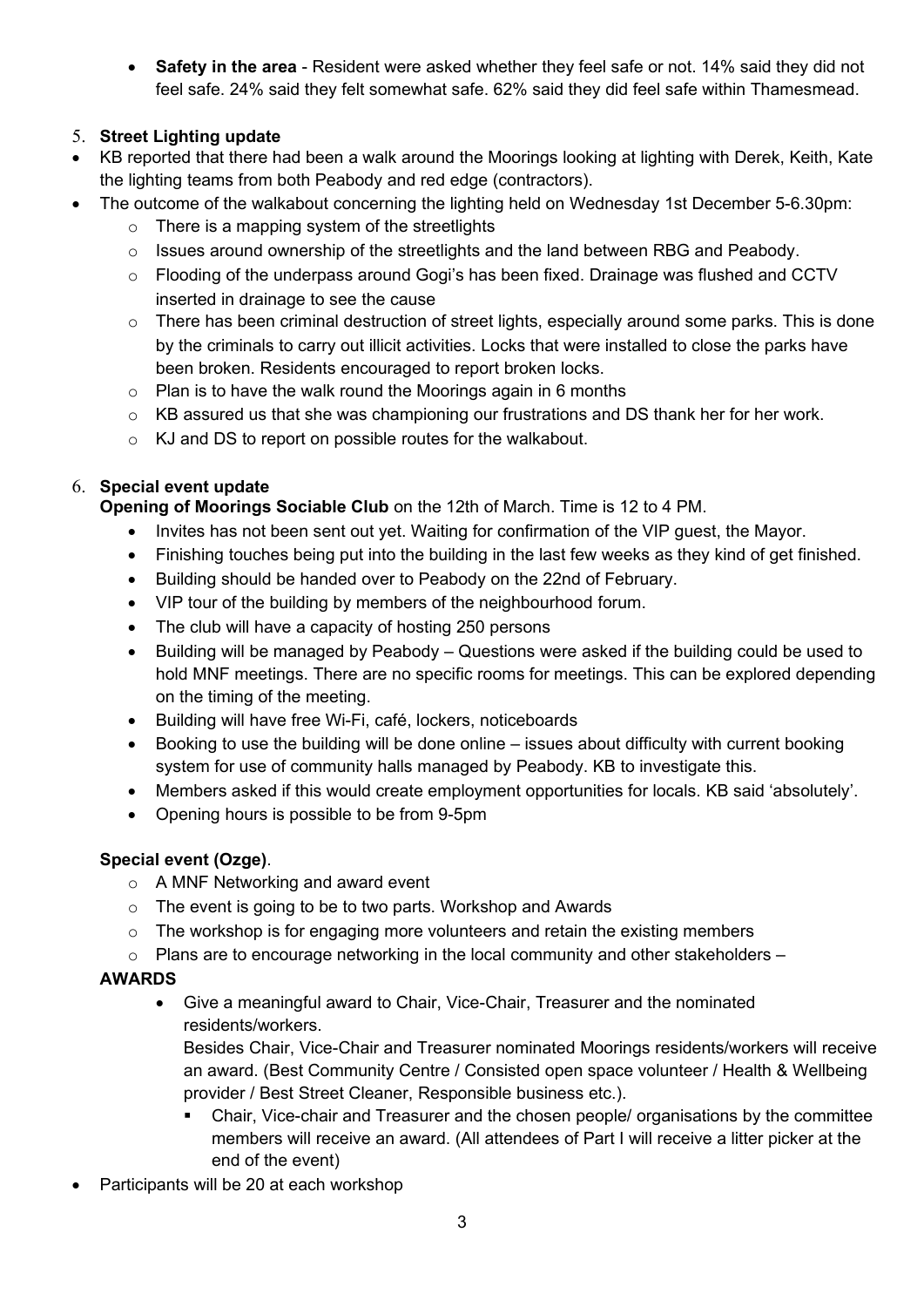- Registration is compulsory All attendees are to book their space at the Eventbrite prior to the event
- 4 hours event (over 2 repeated sessions)

In discussion afterwards, it was suggested that the award part of could be included with the Opening of the Moorings Sociable Club. There were plans to invite the Council Leader, Danny Thorpe and people from Peabody and Greenwich Council as well.

- 7. **Mobile Cinema Vanessa and Liam Scully,** Thamesmead Travelling Cinema **Thamesmead Travelling cinema**.
	- They gave a background. Mobile cinema funded by Heritage Lottery Fund during COVID. Opened in in 2021. They have run 10 events over the last year, predominately at the Lakeside Centre. Idea behind the cinema was to tour across Thamesmead specifically and screen films based on community interest and go to different areas of Thamesmead working with Ethnic minorities and under-represented groups.
	- They are working and gathering stories of ethnically diverse people, people who've been underrepresented in the Thamesmead archives. Film events have been ran based on different cultures like Nigeria, Jamaican and Indian communities that exists. They are interested in working with young people, and elderly people.
	- They use outside heaters and blankets as the films are screened in the open outside. The concept is to have the cinema outside and not indoor.
	- Suggestions that Birchmere park is a good venue to use to screen films in the Moorings.
	- They do production of the films and are keen to work with local talents. They can screen other people's films.

# **They can be contacted on thamesmeadtexas@gmail.com**

# 8. **Safeguarding policy updated**

This must be agreed to enable forum to apply for grants.

All agreed that document and the amendment, 'it will be the responsibility of the responsible adult or the parent to ensure that children are safeguarded where they are present at an event.'

# 9. **AOB**

- o Noted that the AGM is overdue, date has to be agreed in April
- o Birchmere changing rooms –
- $\circ$  So many subgroups clarity needed around who belongs to which group. Need to put a structure in place
- $\circ$  19<sup>th</sup> of Feb tree planting event at Southmere. Details to be posted in the chat forum. There are opportunities to be a volunteer as part of that. Anyone interested should go along. It will help us to explore how this may be implemented in the Moorings. We will be taking some learning
- $\circ$  Gazebo missing at Birchmere park may have been moved to another site
- o Development at the Basketball Court suggestions were asked about what it can be used for. 6 participants have been asked to suggest designs which will be chosen from The subgroup were:
	- O John Hogan (and Kim Teasdale possible but not present)
	- Uzma Ali
	- O Deborah Frimpong
	- O Beatrice Annan possible
	- O David possible

# **Meeting ended at 19:48 Next meeting is on the 7th of March at 6pm @ Waterways Children Centre**